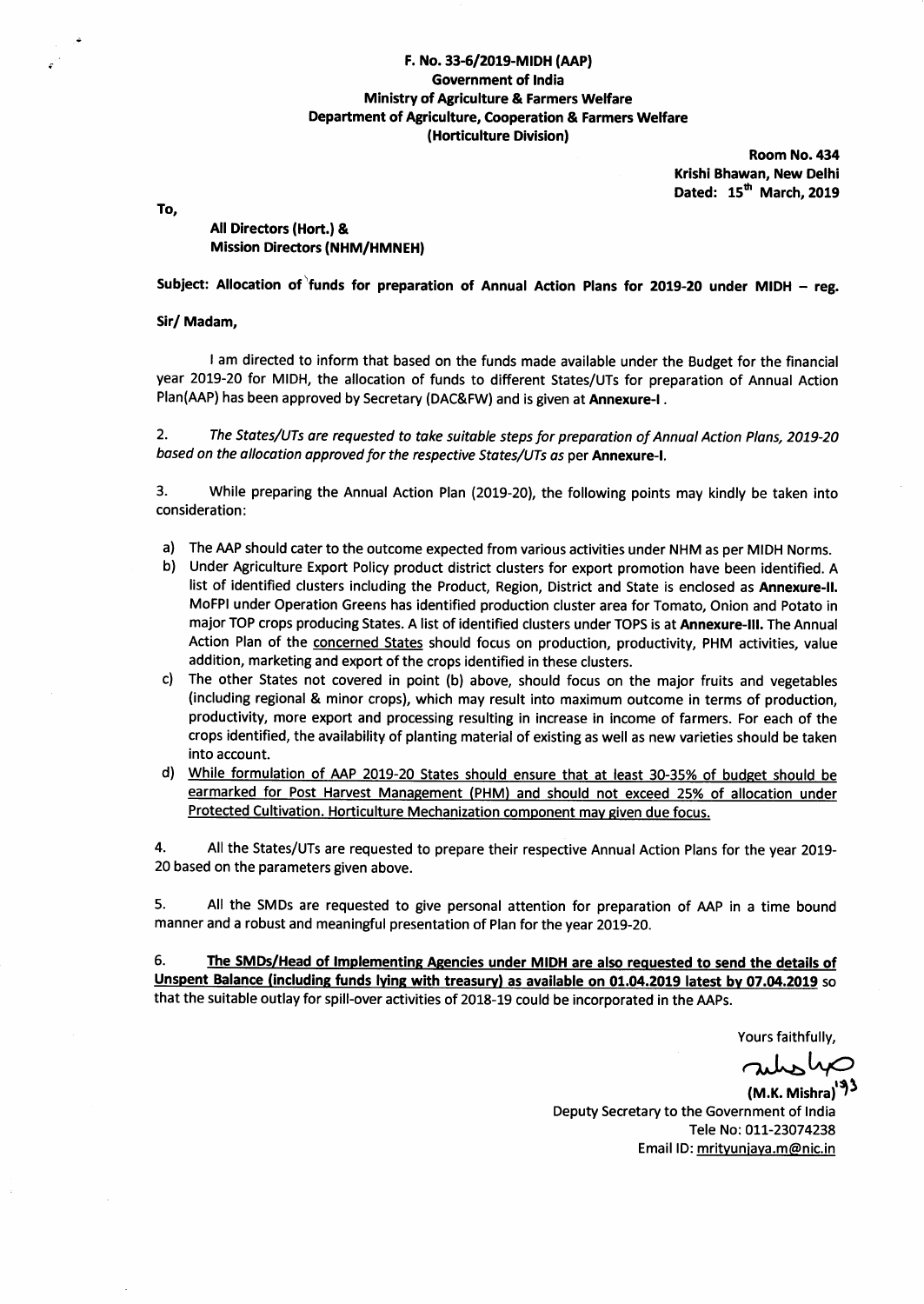### Copy to:-

- 1 PPS to Secretary (AC&FW)
- 2 PPS to Addl. Secretary (JS)
- 3 PS to JS (MIDH)
- 4 PPS to HC/HA
- 5 PPS to DS (Hort.)
- 6 Sr. Technical Director, NIC with a request to upload the same in www.nhm.nic.in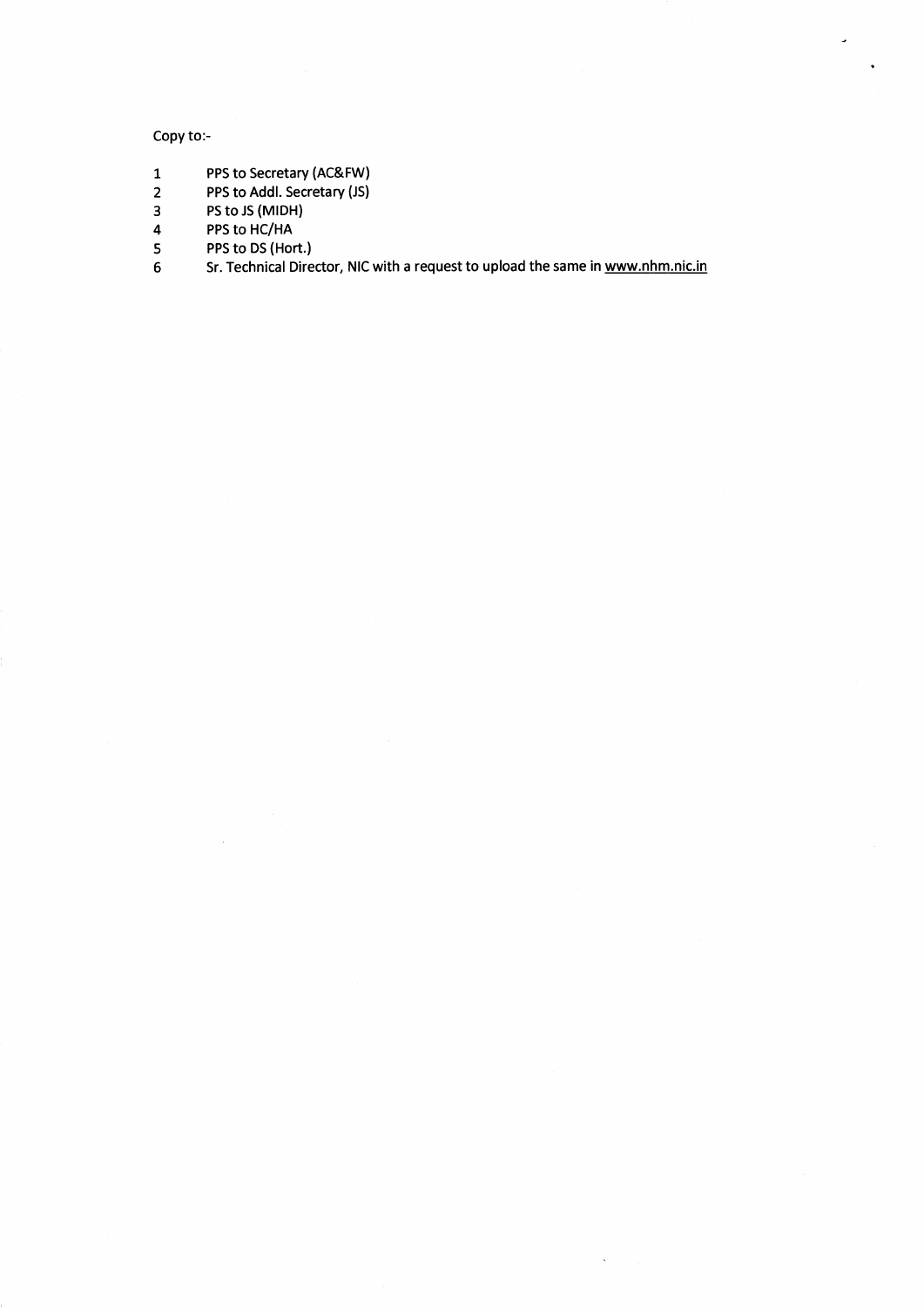$\bar{\mathcal{A}}$ 

|                         |                           |              |                  | (Rs. in lakh)      |
|-------------------------|---------------------------|--------------|------------------|--------------------|
| SI.                     | <b>State/Implementing</b> | <b>Total</b> | <b>GOI Share</b> | <b>State Share</b> |
| No.                     | <b>Agency</b>             | allocation   |                  |                    |
| $\mathbf{1}$            | <b>Andhra Pradesh</b>     | 19000.00     | 11400.00         | 7600.00            |
| $\overline{2}$          | <b>Bihar</b>              | 3750.00      | 2250.00          | 1500.00            |
| 3                       | Chhattisgarh              | 20500.00     | 12300.00         | 8200.00            |
| $\overline{\mathbf{4}}$ | Goa                       | 500.00       | 300.00           | 200.00             |
| 5                       | Gujarat                   | 21166.67     | 12700.00         | 8466.67            |
| 6                       | Haryana                   | 18333.33     | 11000.00         | 7333.33            |
| $\overline{7}$          | Jharkhand                 | 5666.67      | 3400.00          | 2266.67            |
| 8                       | Karnataka                 | 21666.67     | 13000.00         | 8666.67            |
| 9                       | Kerala                    | 6583.66      | 3949.99          | 2633.32            |
| 10                      | Madhya Pradesh            | 6416.67      | 3850.00          | 2566.67            |
| 11                      | Maharashtra               | 26333.33     | 15800.00         | 10533.33           |
| 12                      | Orissa                    | 14833.33     | 8900.00          | 5933.33            |
| 13                      | Punjab                    | 11833.33     | 7100.00          | 4733.33            |
| 14                      | Rajasthan                 | 15083.33     | 9050.00          | 6033.33            |
| 15                      | <b>Tamil Nadu</b>         |              | 9800.00          | 6533.33            |
| 16                      | Telangana                 | 4666.67      | 2800.00          | 1866.67            |
| 17                      | <b>Uttar Pradesh</b>      | 11166.67     | 6700.00          | 4466.67            |
| 18                      | <b>West Bengal</b>        | 7333.33      | 4400.00          | 2933.33            |
| 19                      | Dadra & Nagar Haveli      | 50.00        | 50.00            | 0.00               |
| 20                      | Delhi                     | 50.00        | 50.00            | 0.00               |
| 21                      | Lakshadweep               | 80.00        | 50.00            | 0.00               |
| 22                      | A & N Islands             | 200.00       | 200.00           | 0.00               |
| 23                      | Puducherry                | 300.00       | 300.00           | 0.00               |
| 24                      | Daman & Diu               | 150.00       | 150.00           | 0.00               |
| 25                      | <b>Arunachal Pradesh</b>  | 2888.89      | 2600.00          | 288.89             |
| 26                      | Assam                     | 9333.33      | 8400.00          | 933.33             |
| 27                      | <b>Sikkim</b>             | 2777.78      | 2500.00          | 277.78             |
| 28                      | Manipur                   | 4111.11      | 3700.00          | 411.11             |
| 29                      | Meghalaya                 | 4666.67      | 4200.00          | 466.67             |
| 30                      | Mizoram                   | 3333.33      | 3000.00          | 333.33             |
| 31                      | Nagaland                  | 3555.56      | 3200.00          | 355.56             |
| 32                      | <b>Tripura</b>            | 4888.89      | 4400.00          | 488.89             |
| 33                      | Jammu & Kashmir           | 6111.11      | 5500.00          | 611.11             |
| 34                      | <b>Himachal Pradesh</b>   | 6111.11      | 5500.00          | 611.11             |
| 35                      | Uttarakhand               | 6111.11      | 5500.00          | 611.11             |
|                         | Sub-Total                 | 77885.56     | 187999.99        | 97855.54           |

## State wise allocation of Gol Share for 2019-20 for preparation of AAP

J.

July 4 '93

 $\hat{\mathcal{A}}$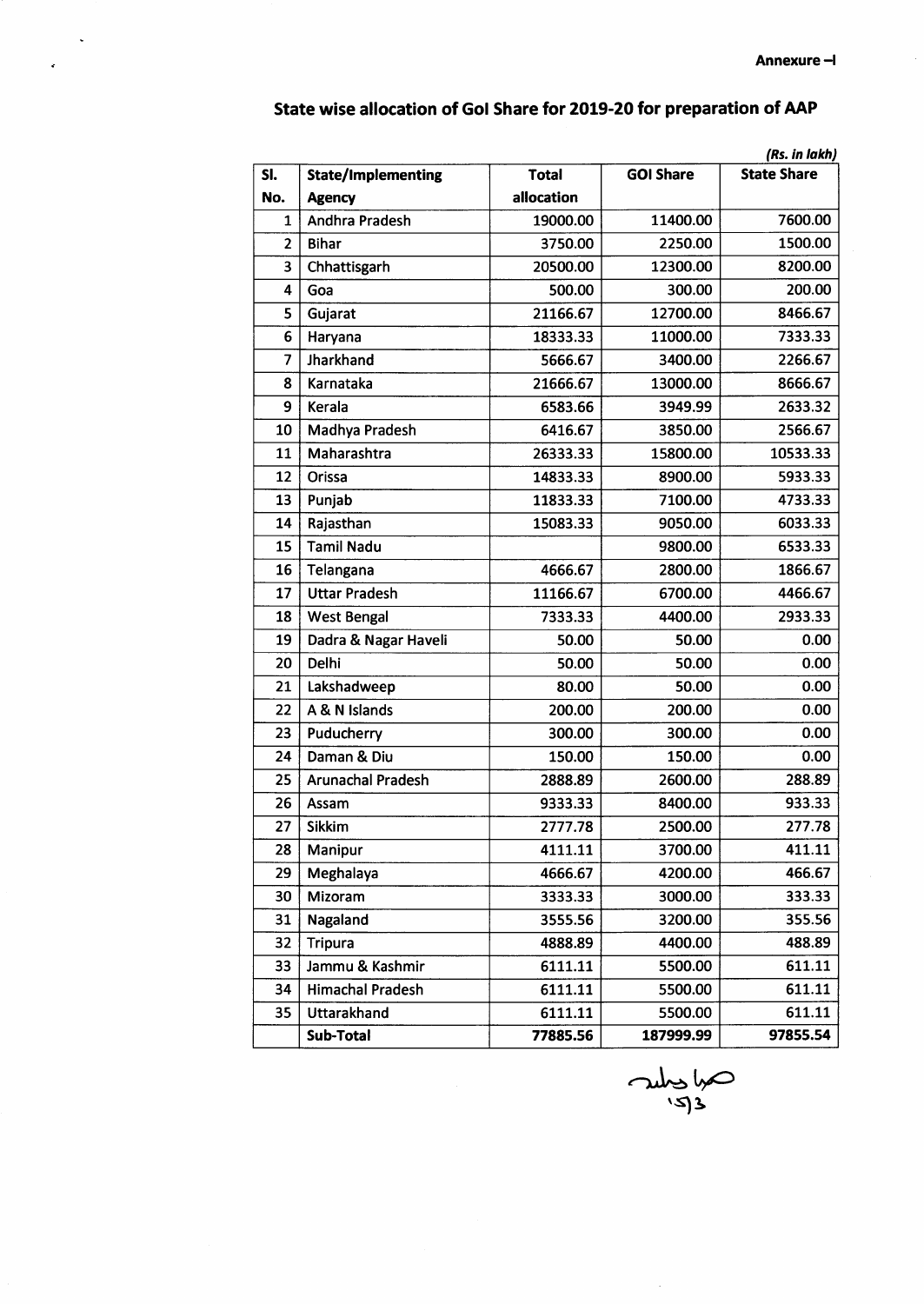# List of identified clusters under Agriculture Export Policy for export promotion

 $\hat{\mathbf{v}}$ 

| Product           | <b>Region</b> | <b>State</b>          | <b>District</b>                               |  |
|-------------------|---------------|-----------------------|-----------------------------------------------|--|
|                   |               | Kerala                | Thrissur, Wayanad, Thirvananthapuram          |  |
|                   | South         | Andhra Pradesh        | Kadapa, Anantapur                             |  |
| Banana            |               | <b>Tamil Nadu</b>     | Trichy, Theni, Pollachi                       |  |
|                   |               | Maharashtra           | Jalgaon, Kolhapur, Solapur                    |  |
|                   | West          | Gujarat               | Bharuch, Narmada, Surat                       |  |
|                   | South         | <b>Andhra Pradesh</b> | Anantpur, Kurnool                             |  |
|                   |               | Karnataka             | Belgaum, Mysore                               |  |
| Pomegranate       | West          | Maharashtra           | Solapur, Ahmednagar, Pune                     |  |
|                   | Central       | Madhya Pradesh        | Khargone, Khandwa, Burhanpur                  |  |
|                   | West          | Maharashtra           | Ratnagiri, Sindhudurg                         |  |
|                   |               | Gujarat               | Junagarh, Valsad, Kutch, Navsari              |  |
| Mango             | <b>North</b>  | <b>Uttar Pradesh</b>  | Saharanpur, Meerut, Lucknow                   |  |
|                   | South         | Telangana             | Rangareddy, Mehboobnagar, Warangal            |  |
|                   |               | Andhra Pradesh        | Krishna, Chittoor, Kurnool                    |  |
| <b>Grapes</b>     | West          | Maharashtra           | Pune, Nasik, Sangli                           |  |
| <b>Rose Onion</b> | South         | Karnataka             | Bangalore Rural, Chikkaballapura              |  |
| Onion             | West          | Maharashtra           | <b>Nasik</b>                                  |  |
|                   | Central       | Madhya Pradesh        | Indore, sagar, Damoh                          |  |
|                   | <b>North</b>  | <b>Uttar Pradesh</b>  | Agra, Farukkabad                              |  |
| Potato            |               | Punjab                | Jalandhar, Hoshiarpur, Kapurthala, Navashehar |  |
|                   | West          | Gujarat               | Banaskantha, SabarKantha                      |  |
|                   | Central       | Madhya Pradesh        | Indore, Gwalior                               |  |
| Chilli            | South         | Telangana             | Khammam, Warangal                             |  |
|                   |               | Andhra Pradesh        | Guntur                                        |  |
|                   | South         | Telangana             | Nizamabad, Karimnagar                         |  |
| <b>Turmeric</b>   |               | Kerala                | Wayanad, Alleppy                              |  |
|                   | East          | Meghalaya             | <b>West Jaintia Hills</b>                     |  |
|                   |               | Odisha                | Kandhamal                                     |  |
| Cumin             | West          | Gujarat               | Banaskantha, Mehsana                          |  |
|                   | <b>North</b>  | Rajasthan             | Jalore, Jodhpur, Barmer, Nagaur, Pali         |  |
| Pepper            | South         | Kerala                | Wayanad                                       |  |
|                   |               | Karnataka             | Chikmagalur                                   |  |
| Cardamom          | South         | Kerala                | Idukki                                        |  |
| West<br>Orange    |               | Maharashtra           | Nagpur, Amravati, Wardha                      |  |

and slow